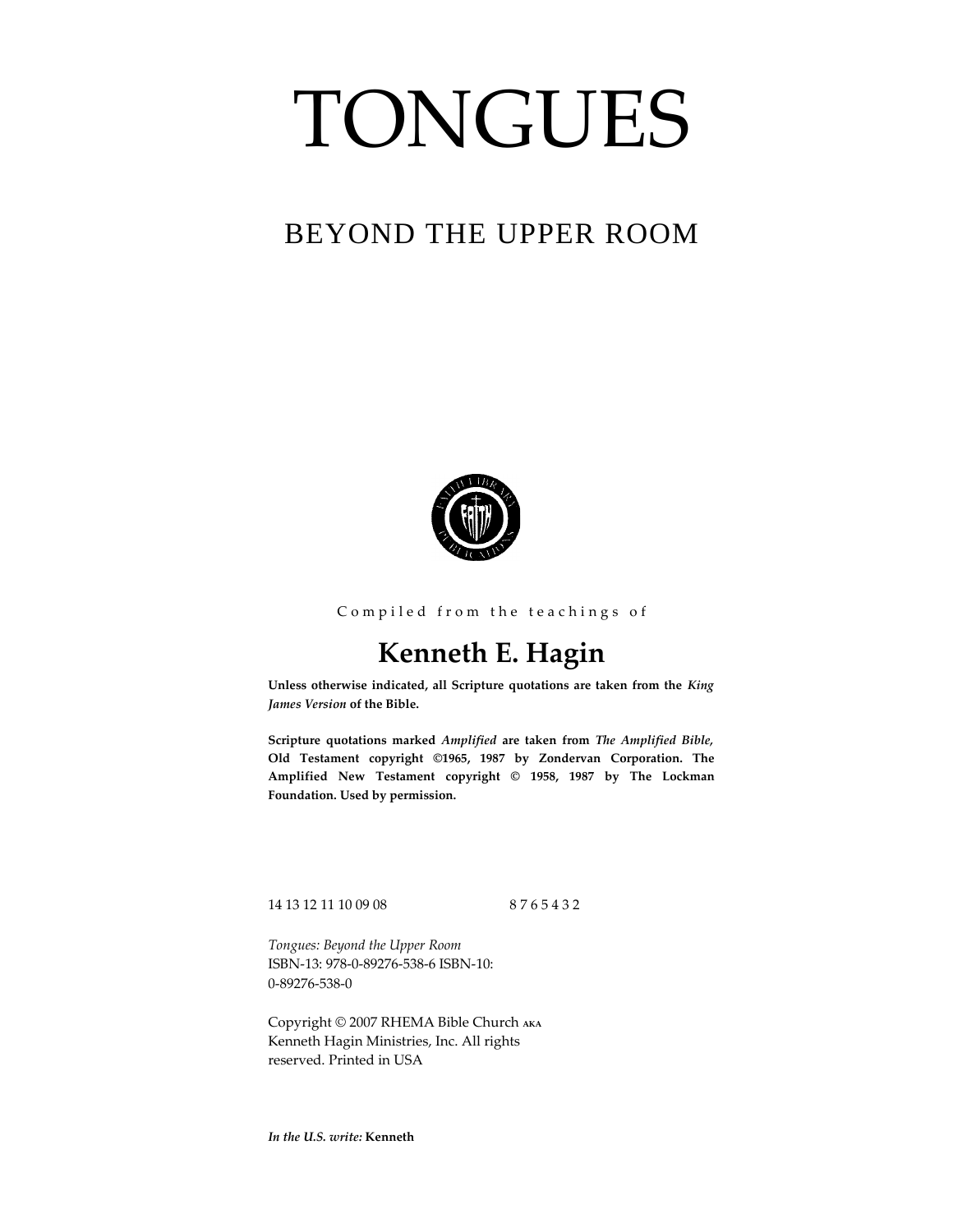**Hagin Ministries P.O. Box 50126 Tulsa, OK 74150-0126 1-888-28-FAITH [www.rhema.org](http://www.rhema.org/)**

*In Canada write:* **Kenneth Hagin Ministries P.O. Box 335, Station D Etobicoke (Toronto), Ontario Canada, M9A 4X3 1-866-70-RHEMA [www.rhemacanada.org](http://www.rhemacanada.org/)**

**The Faith Shield is a trademark of RHEMA Bible Church, AKA Kenneth Hagin Ministries, Inc., registered with the U.S. Patent and Trademark Office and therefore may not be duplicated.**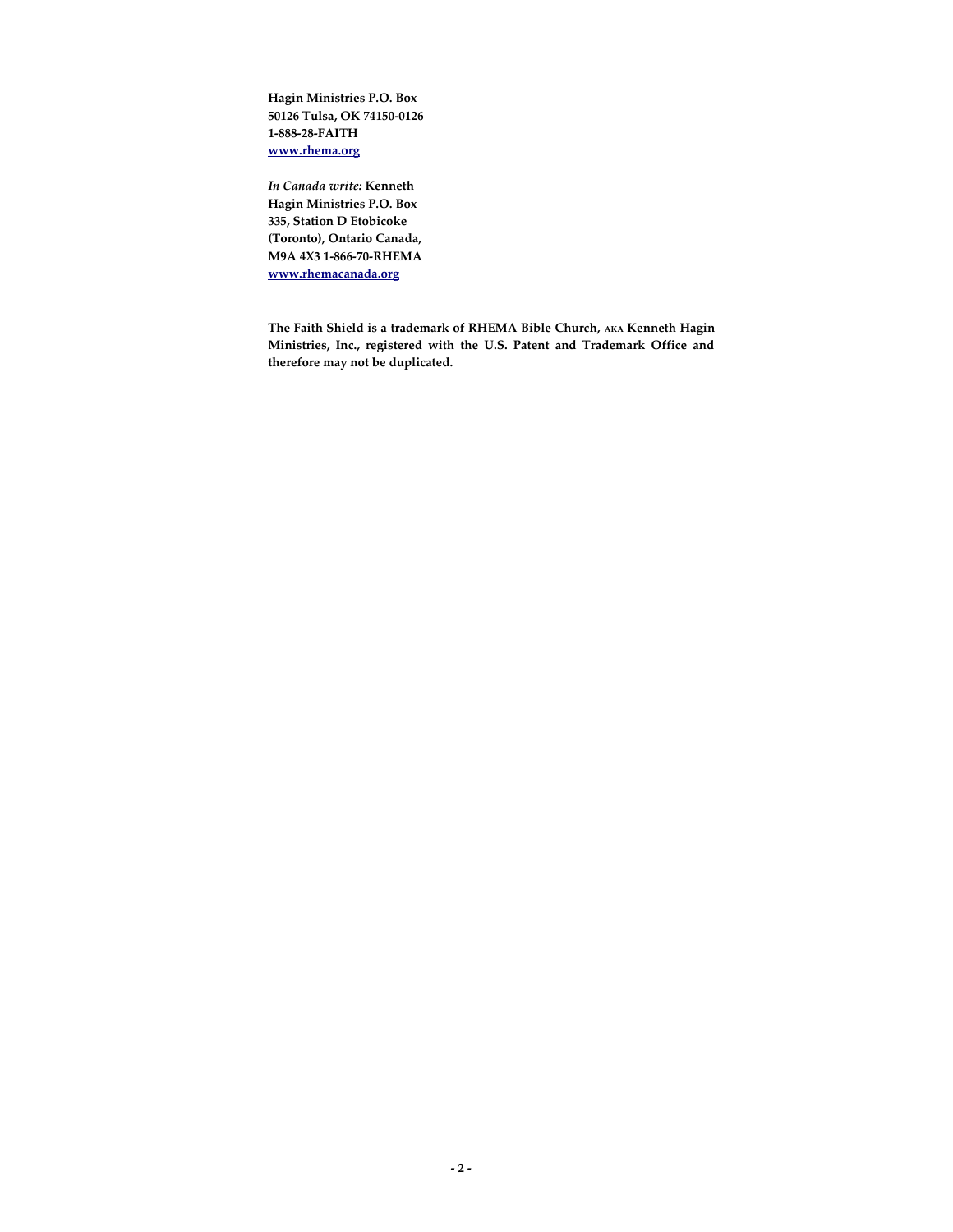### **TABLE OF CONTENTS**

| PART 1: THE HOLY SPIRIT AND TONGUES                             |
|-----------------------------------------------------------------|
|                                                                 |
|                                                                 |
| 3. The Initial Evidence of Being Filled With the Holy Spirit 47 |
|                                                                 |
|                                                                 |
|                                                                 |
|                                                                 |
|                                                                 |

#### PART 2: THE VALUE OF SPEAKING WITH T O N G U E S

| 13. More Scriptural Purposes for |  |
|----------------------------------|--|
|                                  |  |

#### PART 3: THE SCOPE OF SPEAKING WITH T O N G U E S

| 14. Five Common Misconceptions                       |  |
|------------------------------------------------------|--|
|                                                      |  |
| 15. Common Excesses Regarding Speaking in Tongues251 |  |
|                                                      |  |
|                                                      |  |
|                                                      |  |
|                                                      |  |

Kenneth E. Hagin's Prayer on Behalf of the Church......................**351**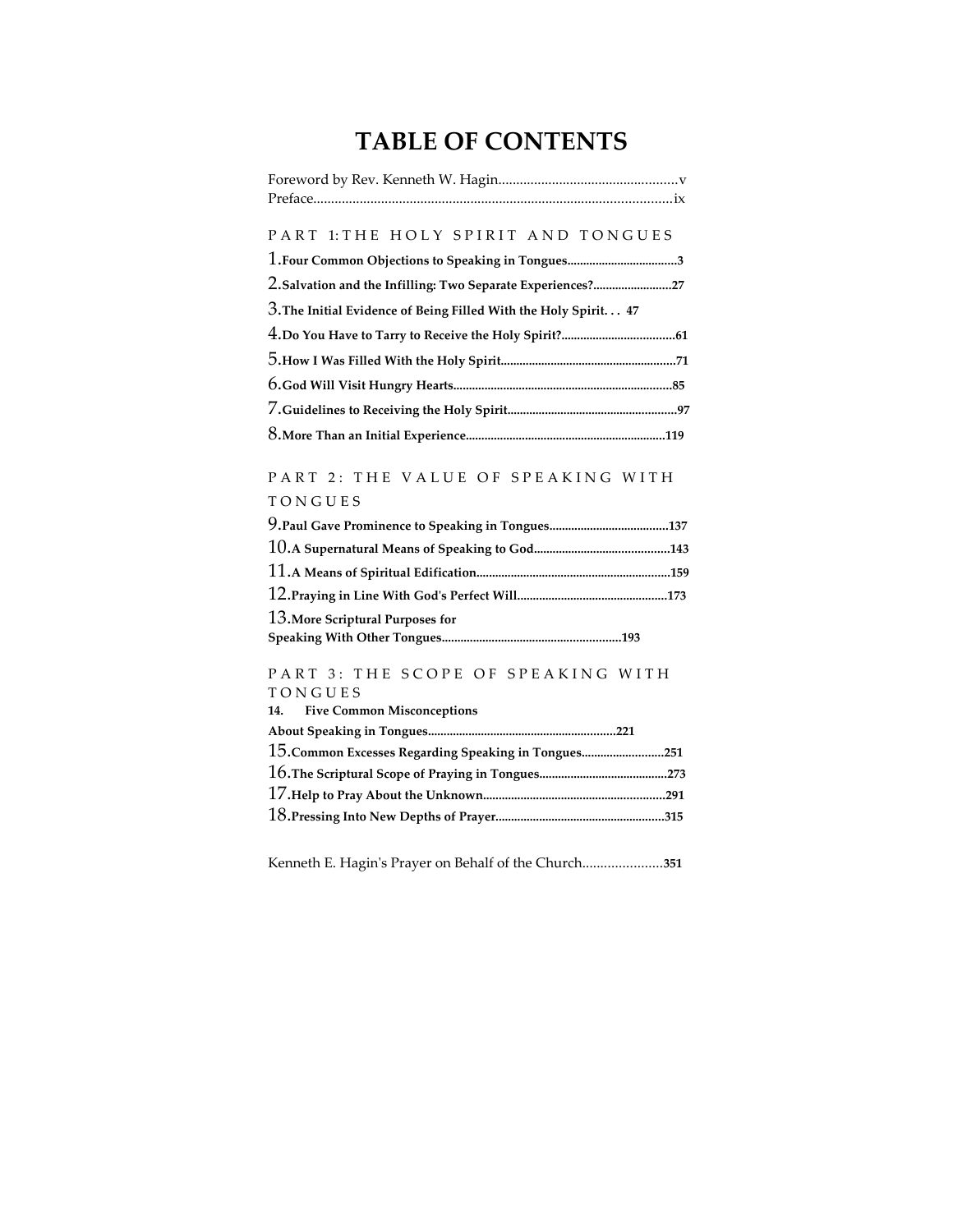#### **FOREWORD**

I believe that my father, Rev. Kenneth E. Hagin, was one of the greatest men of God of this generation. I know I'm a little prejudiced, but I'd believe that even if I *weren't* his son. I certainly know a great number of other people who feel the same way I do.

Throughout my life, I listened attentively to Dad, trying to learn as much of his wisdom as I could. I always stood in awe of the revelations he received from God's Word over the years. In this book, Dad makes the statement that all those revelations came to him as a result of much prayer and studying the Word. I can personally attest to the truth of that statement.

I have vivid memories of my dad when I was six and seven years old and he was pastoring his last church before he went out on the field. Many times as I went to bed at night in that small, old parsonage, I'd look over at my dad—a tall, skinny young man of about 31 years old as he sat bowed over his desk in the corner, studying the Bible by the light of a little desk lamp.

Sometimes I'd wake up and turn over in the middle of the night, and there that young man would be, still sitting at that desk. Mom would wake me up for school the next morning, and Dad would still be sitting there, with books and open Bibles lying all over the desk or spread out on the floor around him.

Dad would always get up from his desk and sit down at the kitchen table to eat breakfast with my sister Pat and me before we left for school. But many times when I came home from school in the afternoon, I'd see my dad still sitting at that same desk, surrounded by the same books and open Bibles.

I remember many mornings when I'd wake up and find out that my dad had prayed all night long. Without ever having gone to bed, he would take a shower and clean up; then he'd go out to take care of the business of the church all day long. Dad would simply say, "Well, the Holy Spirit will refresh me."

So if you have ever wondered how Kenneth E. Hagin learned all that he knew and all that he taught to so many people over his almost 70 years of ministry, now you know. He received that revelation knowledge by studying the Bible and other good books and by praying hours upon hours on end. Do you want to get to where my dad was in his spiritual walk? Well, that's the kind of price you have to be willing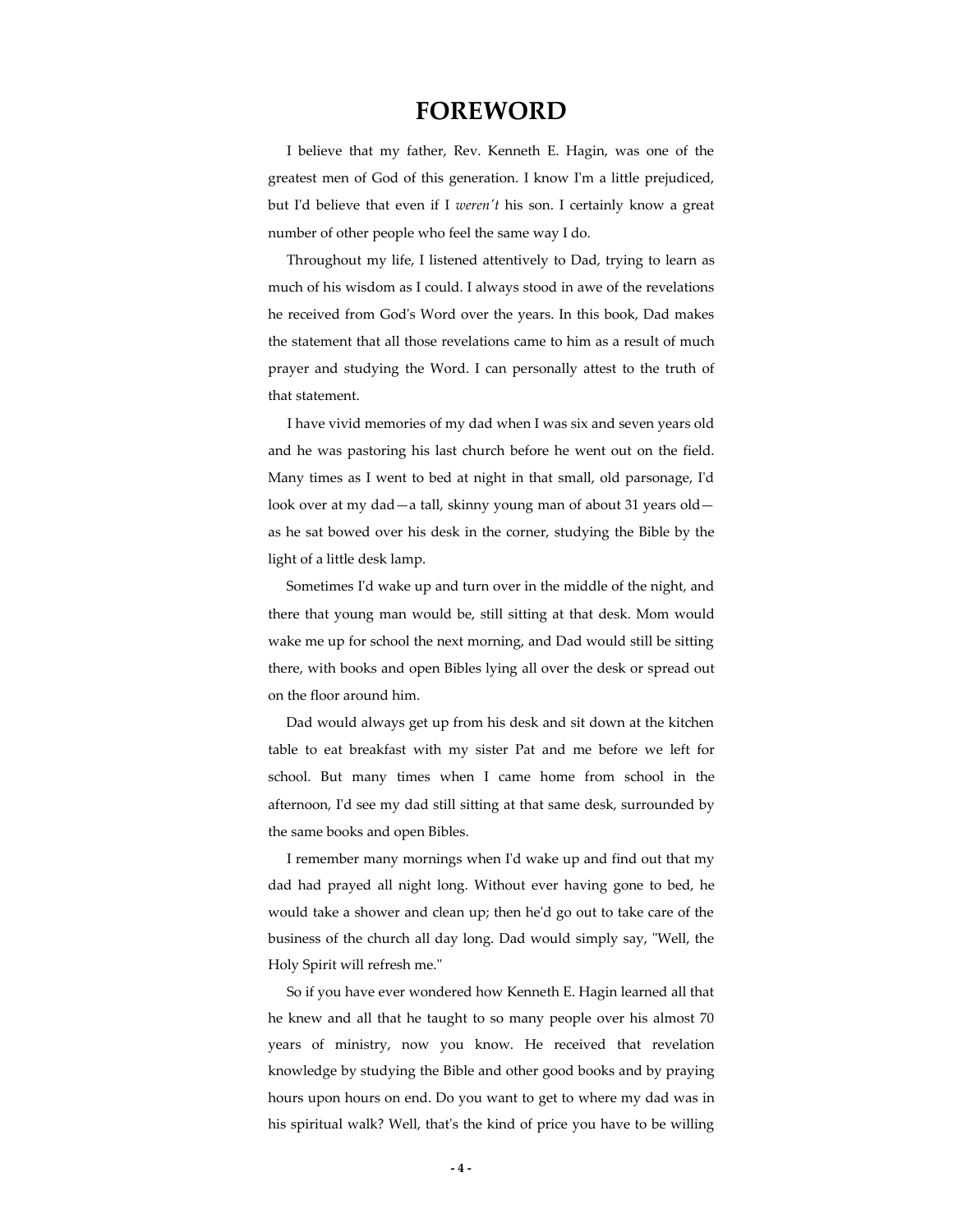to pay.

During the Charismatic Renewal of the 1960s and 1970s, my father spoke into the lives of many, explaining the necessity of the power of the Holy Spirit. God used him in a profound way to touch that generation.

Then in the 1990s, it seemed that manifestations of that power waned. But now I sense in my spirit a greater move of the Holy Spirit on the horizon. Because tongues is so important, we have gathered transcripts of much of Dad's teaching on the subject and compiled a comprehensive study for these days. Dad spoke simply, and we believe his words will help others understand these vital truths.

I thank God for the heritage I have, and I am proud to introduce to you this powerful book that explores the profound value of speaking with other tongues. These pages contain the rich and timeless teachings of one of the foremost prophets of God given to this generation—my father, Kenneth E. Hagin. He went home to be with the Lord in 2003, but his words and his prayers for the Body of Christ are still important and helpful, calling believers to come up higher in prayer and to live in the fullness of their inheritance in Christ.

The last days are upon us, and God is looking for those who are willing to pay the price in prayer. We've stopped short at the door to the supernatural far too long. For my father, the door was praying in tongues as provided to him through the infilling of the Holy Spirit. There are various evidences to the fullness of the Spirit in a person's life. But it's important that we begin with and not settle for less than what the Bible provides for us in tongues. As Dad stated so eloquently, "People are dying, and the end is coming. The end of all things is at hand, and what we do, we must do quickly."

So I urge you to let my father's teaching stir you to the depths of your being to begin praying in the Spirit like never before. It's time to step *through* the door and begin to walk in the power and revelation of the Holy Spirit on a daily basis. And as you make yourself available to God in prayer, He will begin to use you to bring about His purposes on this earth in ways that today you can't even imagine!

**- vii-**

Kennest W. Hagai

*Kenneth W. Hagin*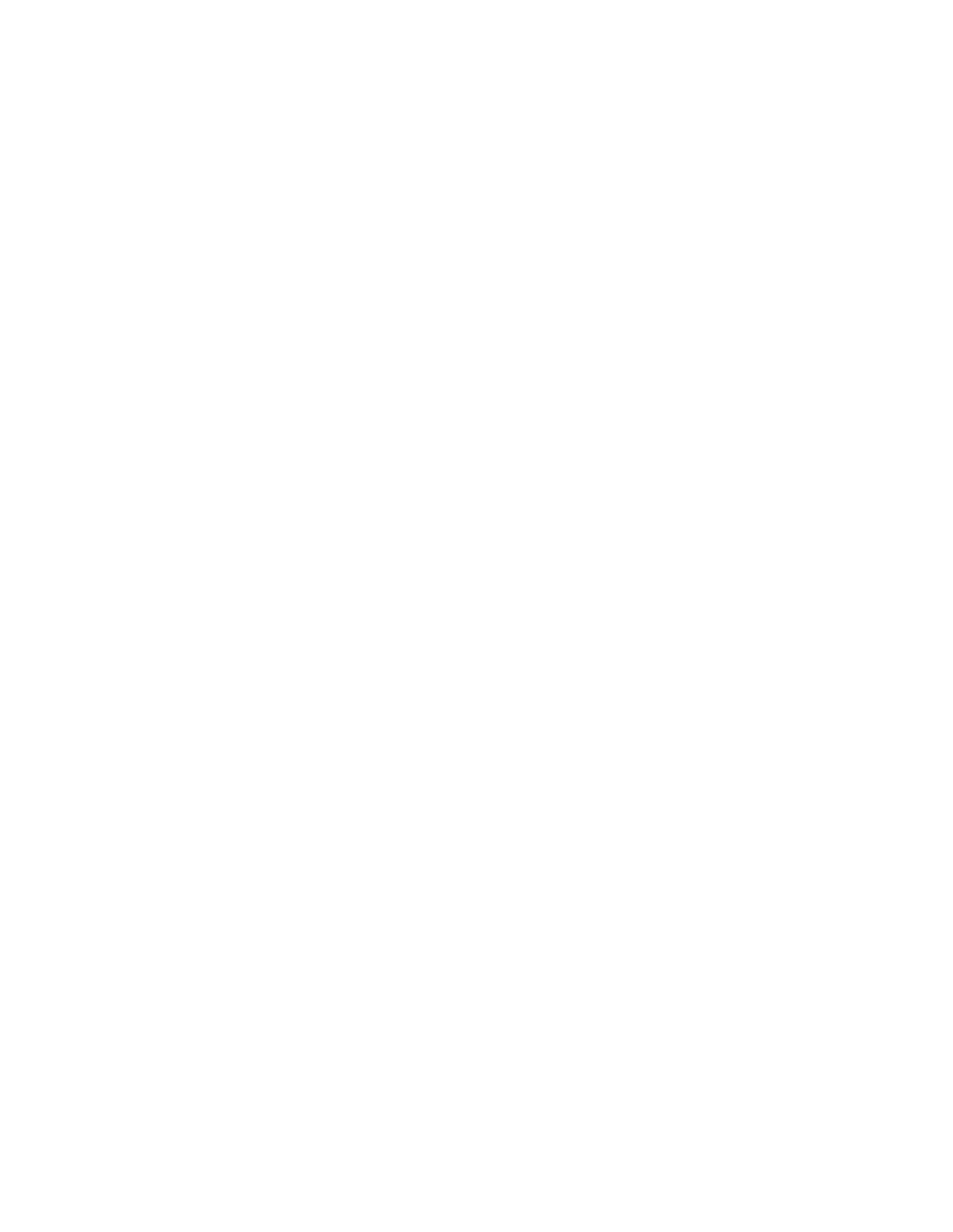